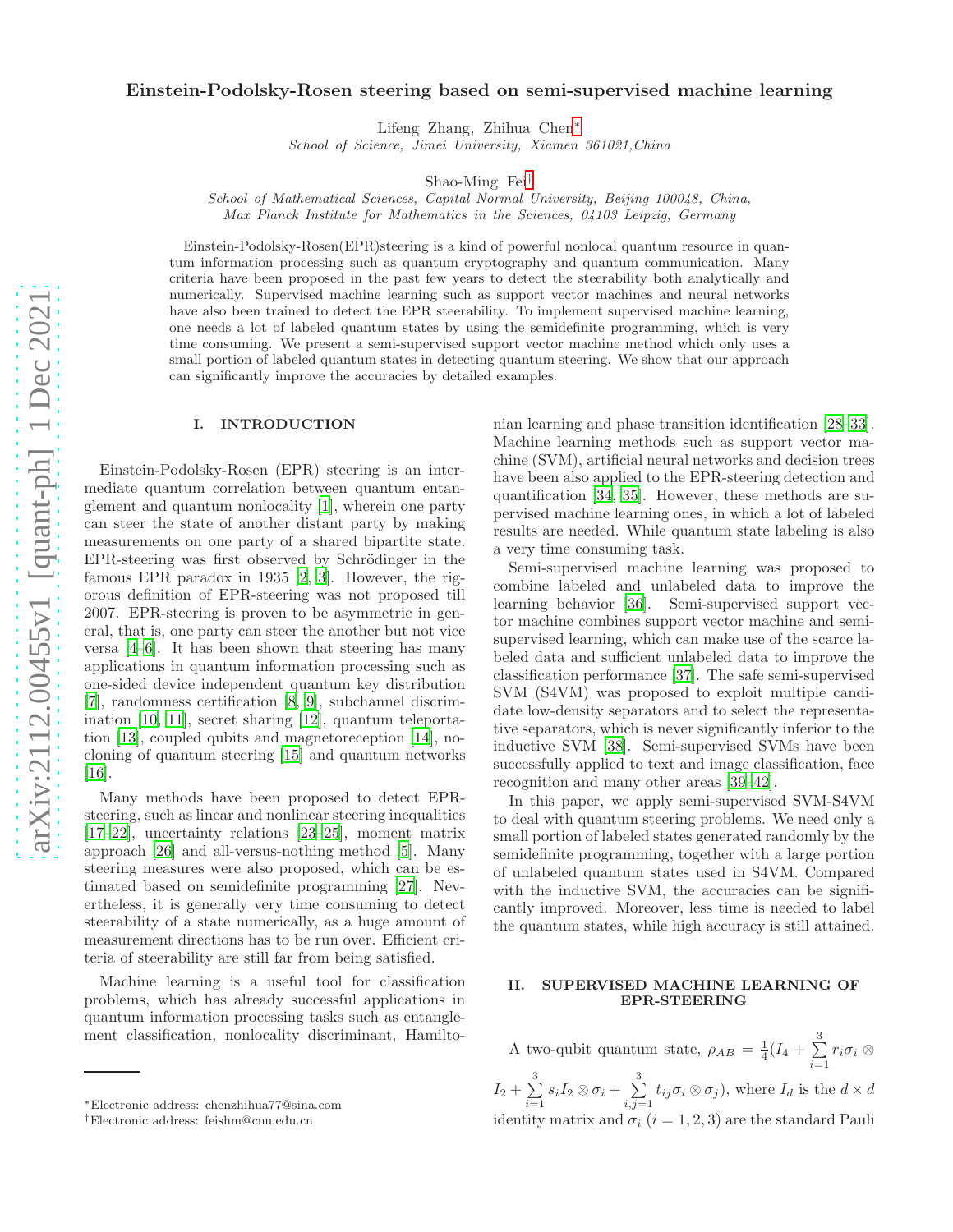matrices, is said to admit a local hidden state (LHS) model if the probability  $P(a, b | A, B)$  that Alice and Bob performs the measurements A and B with measurement outcomes a and b, respectively, satisfy

<span id="page-1-0"></span>
$$
P(a, b | \mathbf{A}, \mathbf{B}) = \text{tr}[(\mathbf{M}_{\mathbf{A}}^{a} \otimes \mathbf{M}_{\mathbf{B}}^{b}) \cdot \rho_{AB}]
$$
  
= 
$$
\sum p(\lambda) p(a | \mathbf{A}, \lambda) p_Q(b | \mathbf{B}, \lambda)
$$
 (1)

where  $P_Q(b|\mathbf{B},\lambda) = \text{tr}[\rho_\lambda \text{M}_{\mathbf{B}}^{\text{b}}], \rho_\lambda$  are qubit states specified by the parameter  $\lambda$ . State  $\rho_{AB}$  is said to be not steerable if it satisfies relation [\(1\)](#page-1-0). Otherwise we say that  $\rho_{AB}$  is steerable from Alice to Bob. Equivalently, one may say that Alice can not steer Bob if there exist probability  $p_{\lambda}$  and a set of quantum states  $\rho_{\lambda}$  such that

$$
\rho_{\mathbf{A}}^a = \text{tr}_{A}((M_{\mathbf{A}}^a \otimes I_2). \rho_{AB}) = \sum p_{\lambda} p(a|\mathbf{A}, \lambda) \rho_{\lambda}, \quad (2)
$$

where  $p(a|\mathbf{A}, \lambda)$  is a probability distribution given by a and  $\lambda$ .

For any  $\rho_{AB}$  if Alice performs m measurements  $\mathbf{A} =$  $\{0, 1, 2, \dots, m-1\}$  with q outcomes  $a \in \{1, 2, \dots, q\}$ , an assemblage  $\{\rho_{\mathbf{A}}^a\}_{\mathbf{A},a}$  of m ensembles is obtained. Denote  $D(a|\mathbf{A},\lambda) = \delta_{a,\lambda(\mathbf{A})}$ , that is,  $D(a|\mathbf{A},\lambda) = 1$  if  $\lambda(\mathbf{A}) = a$ and  $D(a|\mathbf{A},\lambda) = 0$  if  $\lambda(\mathbf{A}) \neq a$ . The following SDP algorithm can be used to detect if Alice can steer Bob for any given  $\rho^a_{\mathbf{A}}$  and  $D(a|\mathbf{A},\lambda)$  [\[27\]](#page-7-10),

<span id="page-1-1"></span>
$$
\min_{F_{a|\mathbf{A}}} \operatorname{tr} \sum_{\mathbf{a}, \mathbf{A}} \operatorname{F}_{\mathbf{a}|\mathbf{A}} \rho_{\mathbf{A}}^{a}
$$
(3)  
such that. 
$$
\sum_{\mathbf{a}, \mathbf{A}} \operatorname{F}_{\mathbf{a}|\mathbf{A}} D(\mathbf{a}|\mathbf{A}, \lambda) \ge 0,
$$

$$
\operatorname{tr} \left( \sum_{\mathbf{a}, \mathbf{A}, \lambda} \operatorname{F}_{\mathbf{a}|\mathbf{A}} D(\mathbf{a}|\mathbf{A}, \lambda) \right) = 1.
$$

If the objective value of [\(3\)](#page-1-1) is negative for some measurements  $\mathbf{A}$ ,  $\rho_{AB}$  is steerable from Alice to Bob. Otherwise, there exists an LHS model.

A state  $\rho_{AB}$  is labeled −1 if the objective value is negative after using the SDP program 100 times with different values of measurements. Otherwise, the state is labeled  $+1$ . In [\[34\]](#page-7-13) a SVM is used for the classifier. For  $m = 2, 3, \dots, 8, 5000$  samples with label  $+1$  and 5000 samples with −1 were obtained. The last 1000 positive samples and 1000 negative samples were reserved for tests, the remaining 4000 positive and 4000 negative samples were kept as training set to learn a classifier.

SVM is a supervised learning model used for classification and regression analysis. Given  $(\mathbf{x}_i, y_i)$ ,  $i =$  $1, 2, \dots, n$ , where *n* is the number of samples,  $\mathbf{x}_i$  (*i* =  $1, 2, \dots, n$  are the feature vectors of the samples and  $y_i$  $(i = 1, 2, \dots, n)$  are the labels of the samples,  $y_i = 1$  or  $y_i = -1$ . For linearly separable problems, SVM aims to find a hyperplane with the largest distance to the nearest feature vectors of each class. The hyperplanes  $H$  are defined as  $\omega \mathbf{x}_i + b \ge 1$  when  $y_i = 1$ , and  $\omega \mathbf{x}_i + b \le -1$ when  $y_i = -1$ . Two marginal hyperplanes are defined by  $H_1$  :  $\omega \mathbf{x}_i + b = 1$  and  $H_2$  :  $\omega \mathbf{x}_i + b = -1$ . The vectors on  $H_1$  and  $H_2$  are the support vectors. The distance  $\frac{2}{\|\omega\|}$ between  $H_1$  and  $H_2$  needs to be maximized. The final

separating hyperlane  $H$  is selected to be the middle one between the two marginal hyperplanes.

Hence, the problems to be solved are given as follows,

$$
\min_{\omega} \frac{1}{2} \omega^T \omega \tag{4}
$$

such that  $y_i(\omega \mathbf{x}_i + b) \geq 1$ .

When the errors  $\{\xi_i\}_{i=1}^n$  in classification are allowed, the soft marginal hyperplane problem is attained,

$$
\min_{\omega, b, \xi} \frac{1}{2} \omega^T \omega + C \sum_{i=1}^n \xi_i
$$
\nsuch that

\n
$$
y_i(\omega \mathbf{x}_i + b) \geq 1 - \xi_i,
$$
\n
$$
\xi_i \geq 0,
$$
\n(5)

where  $\xi_i$  are slack variables,  $\xi_i = 0$  if there is no error for  $\mathbf{x}_i$ ,  $C$  is a tradeoff parameter between the error and the margin. For non-linearly separable problems, by using the kernel trick the problem needing to be solved becomes

<span id="page-1-2"></span>
$$
\min_{\omega, b, \xi} \frac{1}{2} \omega^T \omega + C \sum_{i=1}^n \xi_i
$$
\nsuch that

\n
$$
y_i(\omega \phi(\mathbf{x}_i) + b) \geq 1 - \xi_i,
$$
\n
$$
\xi_i \geq 0,
$$

where  $\phi(\mathbf{x})$  is the kernel function [\[43](#page-7-19), [44](#page-7-20)].

Concerning the steering detection problem, the training set  $\{x_i, y_i\}$   $(i = 1, 2, \dots, 8000)$  and the radial basis function  $K(\phi(\mathbf{x}_i), \phi(\mathbf{x}_j)) = e^{-\gamma ||\mathbf{x}_i - \mathbf{x}_j||^2}$  are used with the parameters C and  $\gamma$  determined by a grid search approach. The classifier is attained by solving [\(6\)](#page-1-2) [\[34](#page-7-13)].

### III. SEMI-SUPERVISED MACHINE LEARNING OF EPR-STEERING

A well-trained SVM needs a lot of labeled samples. For steering detection it takes much time to generate the labeled samples and to obtain the data set with the increase of measurements [\[34\]](#page-7-13). Semi-supervised SVM can be used in classifying problems with a small portion of labeled samples and a large number of unlabeled samples.

The S3VM was first proposed to simultaneously learn the optimal hyperplane and the labels for unlabeled in-stances [\[45](#page-7-21), [46](#page-7-22)]. Given a set of l labeled data  $\{\mathbf x_i, y_i\}_{i=1}^l$ and a set of u unlabeled data  $\{\hat{x}_j\}_{j=l+1}^{l+u}, y_i \in \{1, -1\},$ one needs to solve the following optimization problem:

$$
\min_{\omega, b, \hat{y} \in B} (\frac{1}{2} ||\omega||^2 + C_1 \sum_{i=1}^l \xi_i + C_2 \sum_{j=l+1}^{l+u} \hat{\xi}_j)
$$
(7)  
such that  $y_i(\omega' \phi(\mathbf{x}_i) + b) \ge 1 - \xi_i, \xi_i \ge 0$   
 $\hat{y}_j(\omega' \phi(\hat{\mathbf{x}}_j) + b) \ge 1 - \hat{\xi}_j, \hat{\xi}_j \ge 0$   
 $\forall i = 1, \dots, l, \forall j = l+1, \dots, l+u,$ 

where  $B = \{\hat{y} \in \{\pm 1\}^u | - \beta \leq \pi\}$  $\sum_{j=l+1}^{l+u} \hat{y}_j$  $\frac{+1}{u}$  –  $\sum_{i=1}^l y_i$  $\frac{1}{l} \leq \beta$  is the balanced constraint to avoid the trivial solution.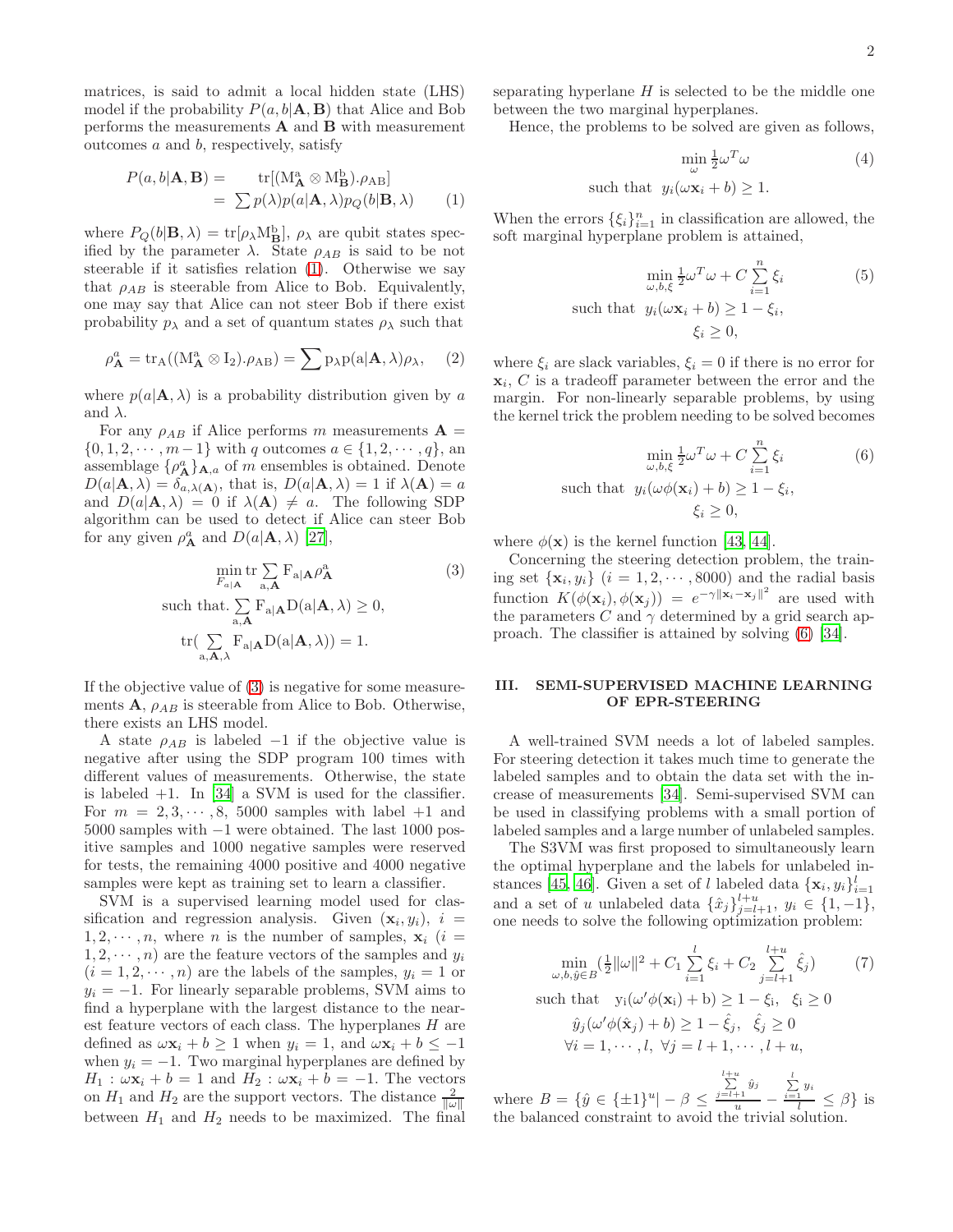Unlike S3VM, the S4VM was proposed to construct diverse large-margin separators since multiple large-margin low density separators may coincide with the limited labeled data, and then the label assignment for unlabeled instances is optimized such that the worst-case performance improvement over inductive SVM is maximized [\[38\]](#page-7-16). Recalling the S4VM in detail, one first has the following minimization problem:

<span id="page-2-0"></span>
$$
\min_{\{\omega_t, b_t, \hat{y}_t \in B\}_{t=1}^T} \sum_{t=1}^T \left(\frac{1}{2} ||\omega_t||^2 + C_1 \sum_{i=1}^l \xi_i + C_2 \sum_{j=l+1}^{l+u} \hat{\xi}_j\right)(8) \n+ G \sum_{1 \le t \ne \tilde{t} \le T} \delta\left(\frac{\hat{y}'_t \hat{y}_t}{u} \ge 1 - \varsigma\right),
$$
\nsuch that  $y_i(\omega'_t \phi(\mathbf{x}_i) + b_t) \ge 1 - \xi_i, \quad \xi_i \ge 0$   
\n $\hat{y}_{t,j}(\omega'_t \phi(\hat{\mathbf{x}}_j) + b_t) \ge 1 - \hat{\xi}_j, \quad \hat{\xi}_j \ge 0$   
\n $\forall i = 1, \dots, l, \forall j = l+1, \dots, l+u, \forall t = 1, \dots, T.$ 

where  $B = {\hat{y}_t \in {\pm 1}^u | - \beta \leq \}$  $\sum_{j=l+1}^{l+u} \hat{y}_{t,j}$  $\frac{1}{u}$  –  $\sum_{i=1}^l y_i$  $\frac{1}{l} \leq \beta$ ,  $\hat{y}_{t,j}$  is the *j*th entry of  $\hat{y}_t$ ,  $\delta$  is the indicator function which represents a quantity of penalty about the diversity of separators and  $\varsigma \in [0,1]$  is a constant, G is a large constant enforcing large diversity.  $C_1$  and  $C_2$  are regularization parameters trading off the complexity and the empirical error on label and unlabeled data. T is the number of the separators.

Second, from the global simulated annealing search with a deterministic local search scheme method or the sampling strategy used in solving minimization problems Eq.[\(8\)](#page-2-0), we have the following problem,

<span id="page-2-1"></span>
$$
\bar{y} = arg \max_{y \in \{\pm 1\}^u} \min_{\hat{y} \in M_0} J(y, \hat{y}, y^{\text{SVM}}), \tag{9}
$$

where  $y^{\text{SVM}}$  is the predictive labels of inductive SVM on unlabeled instances,  $M_0 = {\hat{y}_t}_{t=1}^T$  is obtained from [\(8\)](#page-2-0),

$$
J(y, \hat{y}, y^{\text{SVM}}) = \text{gain}(y, \hat{y}, y^{\text{SVM}}) - \lambda \text{loss}(y, \hat{y}, y^{\text{SVM}})
$$
  
= 
$$
c_t'y + d_t
$$
 (10)

with

$$
gain(y, \hat{y}, y^{SVM}) = \sum_{j=1+1}^{l+u} \frac{1+y_j \hat{y}_j}{2} \frac{1-y_j^{SVM} \hat{y}_j}{2},
$$
(11)  

$$
loss(y, \hat{y}, y^{SVM}) = \sum_{j=l+1}^{l+u} \frac{1-y_j \hat{y}_j}{2} \frac{1+y_j^{SVM} \hat{y}_j}{2},
$$
  

$$
c_t = \frac{1}{4}[(1+\lambda)\hat{y}_t + (\lambda - 1)y^{SVM}],
$$
  

$$
d_t = \frac{1}{4}[-(1+\lambda)\hat{y}_t' y^{SVM} + (1-\lambda)u].
$$

Then the minimization problem in [\(9\)](#page-2-1) can be reformulated as the following maximization problem,

$$
\max_{y,\tau} \tau \tag{12}
$$

such that  $\tau \leq c'_t y + d_t, \ \forall t = 1, 2, \cdots, T; \ y \in {\{\pm 1\}}^u.$ 

Convex linear programming problems can be solved by relaxing  $y \in {\{\pm 1\}}^u$  to  $y \in [-1, 1]^u$ , and then project it back to integer solutions with minimum distance. If the function value of the resulting integer solution is smaller than that of  $y^{\text{SVM}}$ ,  $y^{\text{SVM}}$  is output as the final solution instead.

For any two-qubit quantum state  $\rho_{AB}$ , set  $\rho_0 = (I_2 \otimes$  $\rho_B^{\frac{1}{2}}$ ) $\rho_{AB}(I_2 \otimes \rho_B^{\frac{1}{2}})$ , where  $\rho_B = \text{tr}_{A}\rho_{AB}$ . The coefficients  $\tau_{kl} = \text{tr}(\rho_0(\sigma_k \otimes \sigma_l))$  can be reformulate as a nine-dimensional feature vector  $\mathbf{x} = [\tau_{11}, \tau_{12}, \cdots, \tau_{33}]^T$ , where T denotes transpose. Generating randomly quan-tum states by SDP [\[27](#page-7-10), [34](#page-7-13)], we get a set of  $l$  feature vectors of labeled quantum states,  $\{x_i\}, i = 1, 2, \dots, l$ , with  $y_i = -1$  for steerable states and  $y_i = 1$  for unsteerable states. Denote  $\{\hat{\mathbf{x}}_j\}_{j=l+1}^{l+u}$  the set of feature vectors of unlabeled quantum states whose labels can be determined by the above S4VM [\[38](#page-7-16)] method. Radial basis function kernels are used here and  $K(\phi(\mathbf{x}_i), \phi(\mathbf{x}_j)) = e^{-\gamma ||\mathbf{x}_i - \mathbf{x}_j||^2}$ . We have three hyperparameters  $C_1, C_2,$  and  $\gamma$  which are also determined by the grid research method.

### IV. NUMERICAL RESULTS

We generate randomly quantum states and get the class of steerable states from such random states by SDP. For balance, we choose half positive quantum states and half negative random states.

We implement SVMs by using  $l$  labeled quantum states, the radial basis function kernel, ten-folded cross validation, and the grid search approach. u unlabeled quantum states are considered as the test sets and the test errors are obtained. For S4VM, sample strategy is implemented here, three hyperparameters  $C_1$ ,  $C_2$ , and  $\gamma$  are determined by the grid search approach. We set  $\beta = 0.1, \lambda = 3$ , the number of clusters T is 10 and the number of samples is 100 in the sample strategy for the examples. u unlabeled quantum states are divided into M different sets. Taking  $M = 2$  as an example, we have the following steps:

(1) The first set of unlabeled quantum states can be predicted by using  $l$  labeled quantum states. Then, we implement five-fold cross validation for these  $l +$  $u/M$  quantum states by using SVMs. The best crossvalidation accuracy and the best hyperparameters are then obtained. The labels of the first set of unlabeled quantum states from the best hyperparameters can be regarded as the real labels and the classification accuracies of these unlabeled quantum states are obtained.

(2) After labeling the first set of unlabeled quantum states,  $l+u/M$  labeled quantum states and the second set of unlabeled quantum states can be utilized to implement S4VM the second time. Then the second set of unlabeled quantum states can also be labeled. Implementing five-fold cross validation for these  $l + 2 * u/M$ , quantum states by using SVMs, the best cross-validation accuracy and the best hyperparameters are obtained. The labels of the second unlabeled quantum states from the best hyperparameters are considered as the real labels and the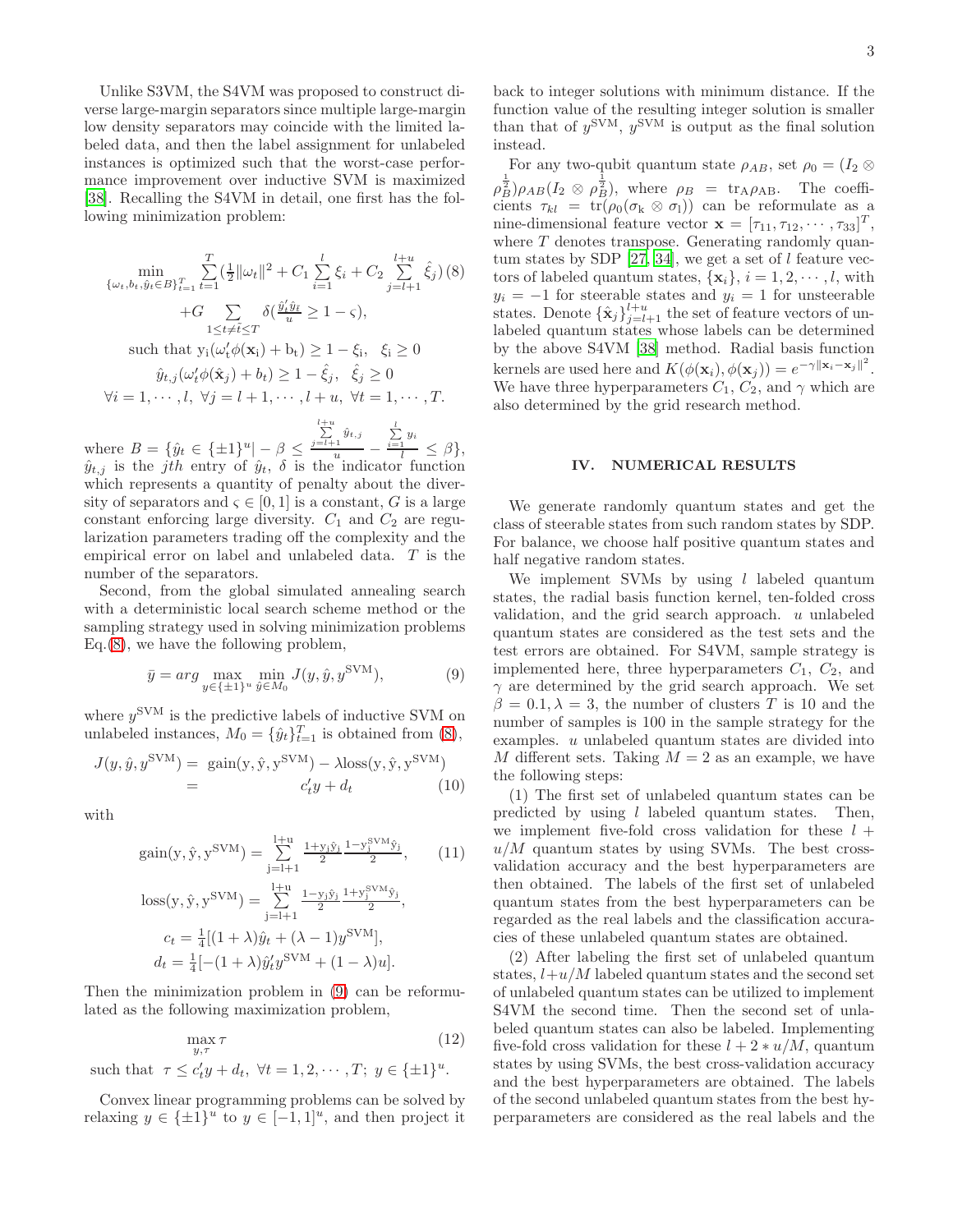<span id="page-3-0"></span>

FIG. 1. Classification errors of the unlabeled quantum states by using ten different sets of l labeled quantum states for  $m = 2$ ,  $l = 30$ , and  $u = 4000$ . The errors of the unlabeled states by S4VM for  $M = 1, 2, 4, 8$  are represented by solid line with star, thick dashed line with x, dashed line with square and solid line with  $+,$ respectively.

<span id="page-3-1"></span>

FIG. 2. Classification errors of the unlabeled quantum states by using ten different sets of 30 labeled quantum states for  $m = 8$  and  $u = 4000$ . The errors of the unlabeled states by S4VM for  $M = 1$  and 2 are

represented by solid line with star and thick dashed line with x, respectively.

classification accuracies of the second set of the unlabeled quantum states are obtained.

(3) The average accuracy of the two sets of unlabeled quantum states is considered as the classification accuracy of the unlabeled set.

We compute the errors of 4000 unlabeled quantum states when 30 labeled quantum states are used to implement S4VM for  $m = 2$  and  $M = 1, 2, 4, 8$ . Except for the third labeled set, the errors are smaller when  $M = 1$ and  $M = 2$  compared to the errors when  $M = 4$  and  $M = 8$  for the most cases but the errors when  $M = 2$  are smaller than that when  $M = 1$  $M = 1$  for  $m = 8$ , see Figs. 1 and [2.](#page-3-1) In addition, the computational speed for  $M = 2$ is three times faster than that for  $M = 1$ .

Based on the above errors and computational speed, in the following numerical experiments we set  $M = 2$ and use 10, 30, or 50 labeled states and 4000 unlabeled quantum states to implement S4VM for  $m = 2, 4, 6, 8$ .

<span id="page-3-2"></span>

FIG. 3. Classification errors of SVM and S4VM by using ten different sets of l labeled quantum states for  $m = 2, 4, 6, \text{ and } 8, l = 10, u = 4000 \text{ and } M = 2.$  The accuracies of the unlabeled states by SVM and S4VM are represented by the lines with squares and  $\star$ , respectively.



FIG. 4. Classification errors of SVM and S4VM by using ten different sets of l labeled quantum states for  $m = 2, 4, 6, \text{ and } 8, l = 30, u = 4000 \text{ and } M = 2.$  The accuracies of the unlabeled states by SVM and S4VM are represented by the lines with squares and  $\star$ , respectively,

When Alice performs  $m (m = 2, 4, 6, 8)$  measurements, S4VM is implemented ten times by using ten different sets of l labeled quantum states. The errors for these  $u$ unlabeled quantum states are shown in the Figs. [3-](#page-3-2)[5.](#page-4-0)

When two measurements are performed and ten labeled quantum states are used, the errors by SVM are larger than 0.2 in many cases, which can be reduced to about 0.05 by S4VM in most cases. When  $l = 30$ , the errors by S4VM are less than 0.06, while the errors by SVM are larger than 0.09 in most cases. When  $l = 50$ , the errors by S4VM are less than 0.05, while the errors by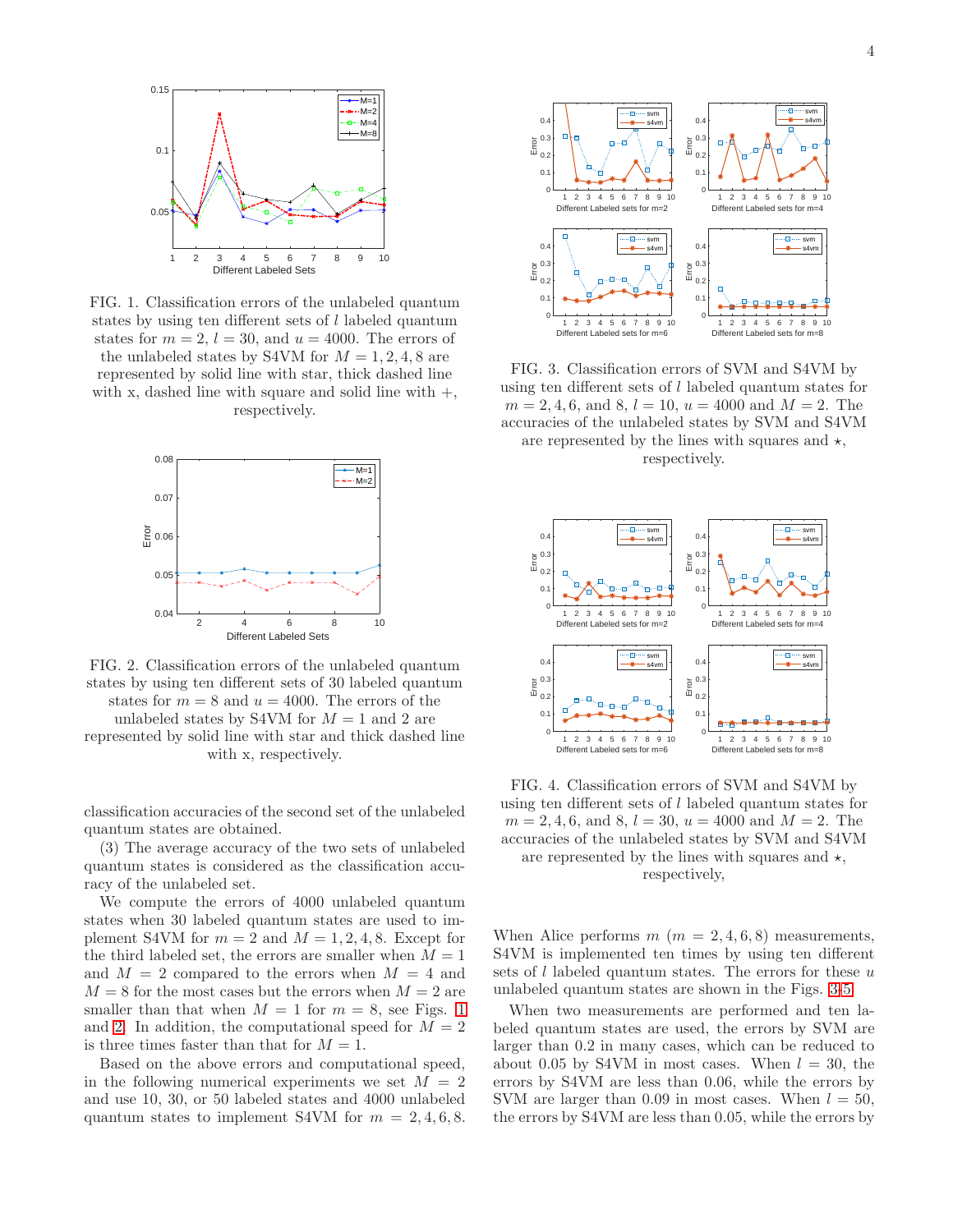<span id="page-4-0"></span>

FIG. 5. Classification errors of SVM and S4VM by using ten different sets of l labeled quantum states for  $m = 2, 4, 6, \text{ and } 8, l = 50, u = 4000 \text{ and } M = 2.$  The accuracies of the unlabeled states by SVM and S4VM are represented by lines with squares and  $\star$ , respectively.

<span id="page-4-1"></span>TABLE I. The maximum differences between the errors from SVM and S4VM by using ten different l labeled quantum states and 4000 unlabeled quantum states for  $l = 10, 30, \text{ and } 50 \text{ and } m = 2, 4, 6, \text{ and } 8. \Delta E_{\text{max},l}$  is the maximum difference, the errors from SVM minus the

errors from S4VM, by using *l* labeled quantum states.

|   | $ m \Delta E_{\rm max,10}$ | $\Delta E_{\rm max,30}$ | $\Delta E_{\rm max,50}$ |
|---|----------------------------|-------------------------|-------------------------|
|   | 0.216                      | 0.129                   | 0.055                   |
|   | 0.22                       | 0.088                   | 0.159                   |
| 6 | 0.36                       | 0.12                    | 0.13                    |
|   | 0.104                      | 0.028                   | 0.01                    |

SVM are larger than 0.07 in most cases. In Table [I,](#page-4-1) we list the maximum differences between errors from SVM and S4VM by using 10, 30, and 50 labeled quantum states and 4000 unlabeled quantum states for  $m = 2, 4, 6$ , and 8. It can be seen that the accuracies are significantly improved. To investigate the performance on positive and negative quantum states by S4VM, we show the errors of positive class and negative class for  $l = 10$ , 30 and 50 in FIGs. [6,](#page-4-2) [7](#page-4-3) and [8.](#page-5-0)

The errors for positive and negative classes are also reduced in most cases, i.e. the errors for either the positive or negative class by SVM are also larger than the corresponding ones by S4VM for  $l = 10$ , 30, and 50, respectively. In general the errors for the negative class are smaller than those for the positive class, maybe due to the errors of SDP. When  $m = 2$  and  $m = 8$  the errors by S4VM for the negative class are approximately zero in most cases.

In Table [II](#page-5-1) (Table [III\)](#page-5-2), we also list the maximum differences between errors of positive (negative) states from S4VM and SVM by using 10, 30, or 50 labeled quantum states and 4000 unlabeled quantum states for  $m = 2, 4, 6$ ,

<span id="page-4-2"></span>

FIG. 6. Classification errors of 2000 positive quantum states and 2000 negative quantum states by SVM and

S4VM with ten different labeled sets for  $l = 10$ ,  $m = 2, 4, 6$ , and 8. The errors for positive and negative quantum states by S4VM are represented by lines with squares and  $\star$ , respectively, while the errors for positive and negative quantum states by SVM are represented

by lines with diamond and +, respectively.

<span id="page-4-3"></span>

FIG. 7. Classification errors of 2000 positive quantum states and 2000 negative quantum states by SVM and

S4VM with ten different labeled sets for  $l = 30$ ,  $m = 2, 4, 6$ , and 8. The errors for positive and negative quantum states are represented by lines with squares and  $\star$ , respectively, while the errors for positive and negative quantum states by SVM are represented by lines with diamond and +, respectively.

and 8.

Compared with the results from SVMs, semisupervised SVMs can improve the accuracies in most cases. The differences between average errors from S4VM and SVM by using ten different sets of labeled quantum states are shown in Fig. [9.](#page-5-3) All the average errors can be improved. The smaller the l (the number of labeled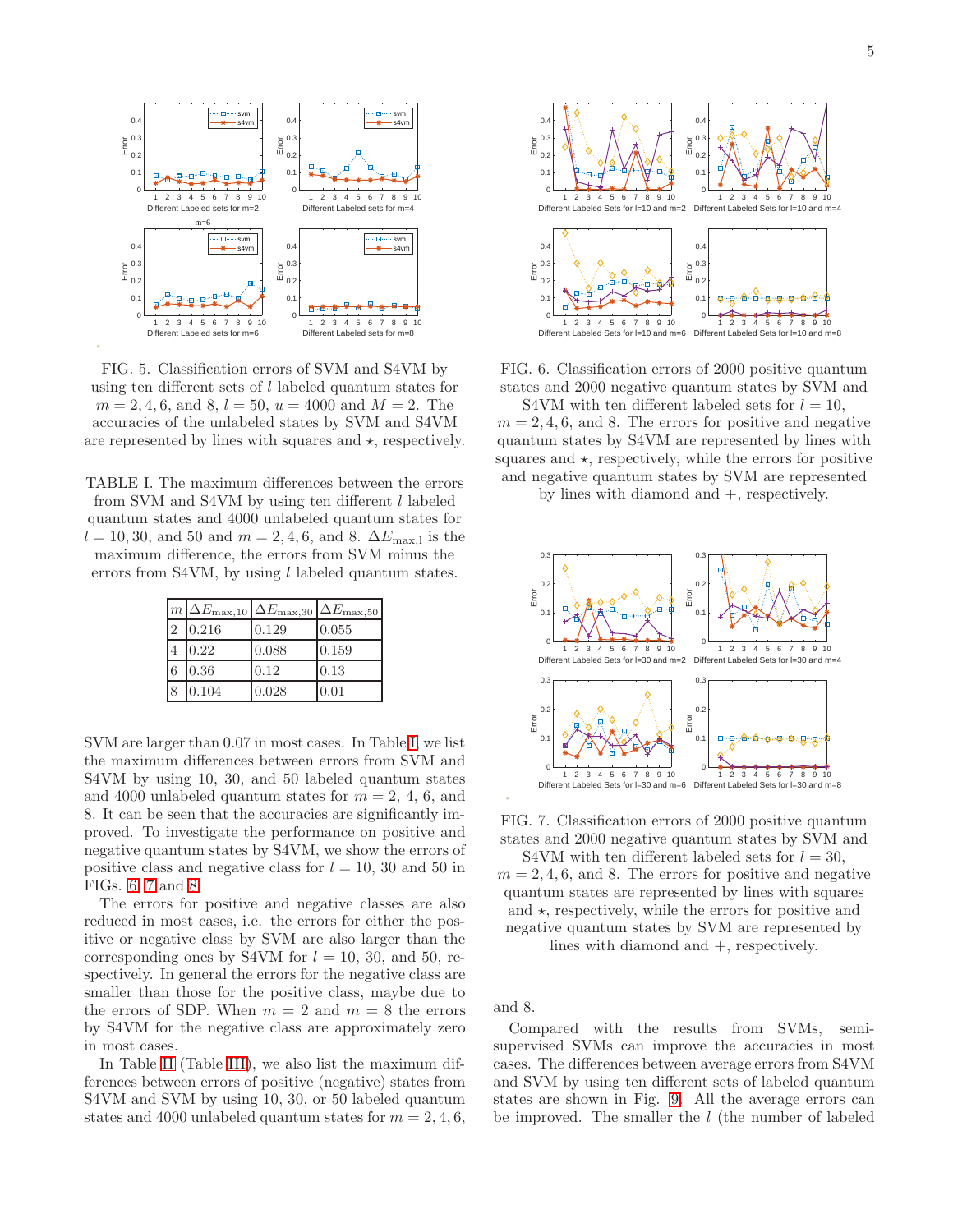<span id="page-5-0"></span>

FIG. 8. Classification errors of 2000 positive quantum states and 2000 negative quantum states by SVM and

S4VM with ten different labeled sets for  $l = 50$ ,  $m = 2, 4, 6$ , and 8. The errors for positive and negative quantum states are represented by lines with squares and  $\star$ , respectively, while the errors for positive and negative quantum states by SVM are represented by lines with diamond and +, respectively.

<span id="page-5-1"></span>TABLE II. The maximum differences between the errors of positive states from SVM and S4VM by using ten different l labeled quantum states and 4000 unlabeled quantum states for  $l = 10, 30$ , and 50 and  $m = 2, 4, 6$ , and 8.  $\Delta E_{\text{max},l}^+$  is the maximum difference, errors of positive states from SVM minus the errors from S4VM, by using  $l$  labeled quantum states.

| m              | $\Delta E_{\rm max,10}^{+}$ | $\Delta E$<br>max,30 | $\Delta E$<br>max, 50 |
|----------------|-----------------------------|----------------------|-----------------------|
| $\overline{2}$ | 0.337                       | 0.14                 | 0.11                  |
|                | 0.24                        | 0.13                 | 0.11                  |
|                | 0.43                        | 0.19                 | 0.11                  |
|                | 0.04                        | 0.007                | 0.004                 |

<span id="page-5-2"></span>TABLE III. The maximum differences between the errors of negative states from SVM and S4VM by using

ten different l labeled quantum states and 4000 unlabeled quantum states for  $l = 10, 30$ , and 50 and  $m = 2, 4, 6$ , and 8.  $\Delta E_{\text{max,}1}^-$  is the maximum difference, the errors of negative states from SVM minus the errors from S4VM, by using  $l$  labeled quantum states.

| $\mathfrak{m}$ | $\Delta E$<br>max, 10 | \ E<br>max,30 | \ E<br>max, 50 |
|----------------|-----------------------|---------------|----------------|
|                | 0.34                  | 0.10          | 0.03           |
| 4              | 0.47                  | 0.12          | 0.07           |
| 6              | 0.15                  | 0.10          | 0.07           |
|                | 0.029                 | 0.032         | 0.031          |

<span id="page-5-3"></span>

FIG. 9. The differences between the average errors from S4VM and SVM by using ten different l labeled

quantum states and u unlabeled quantum states for  $m = 2, 4, 6,$  and 8. The differences between the average errors for  $l = 50, 30,$  and 10 are represented by the lines with  $\diamond$ ,  $\star$  and circles, respectively.

<span id="page-5-4"></span>

FIG. 10. The relationship between the cross validation accuracies and the accuracies of unlabeled quantum states by using ten labeled quantum states and u unlabeled quantum states for  $m = 2, 4, 6,$  and 8.

samples), the better the improved accuracies.

To show the validity of cross validation, the relationship between the cross rate and the accuracies are shown in FIG. [10](#page-5-4) by taking 10 labeled quantum states. The vertical coordinates represent the accuracies of the unlabeled states, while the horizontal coordinates represent the the accuracies of cross validation.

To investigate the validity of the S4VM, we also study the classification of the generalized Werner states,

$$
\rho_w = p|\psi\rangle\langle\psi| + (1 - p)\rho_A \otimes \frac{I_2}{2},\tag{13}
$$

where  $|\psi\rangle = \cos \xi |00\rangle + \sin \xi |11\rangle$ ,  $\rho_A = \text{tr}_{B}(|\psi\rangle \langle \psi|)$ . The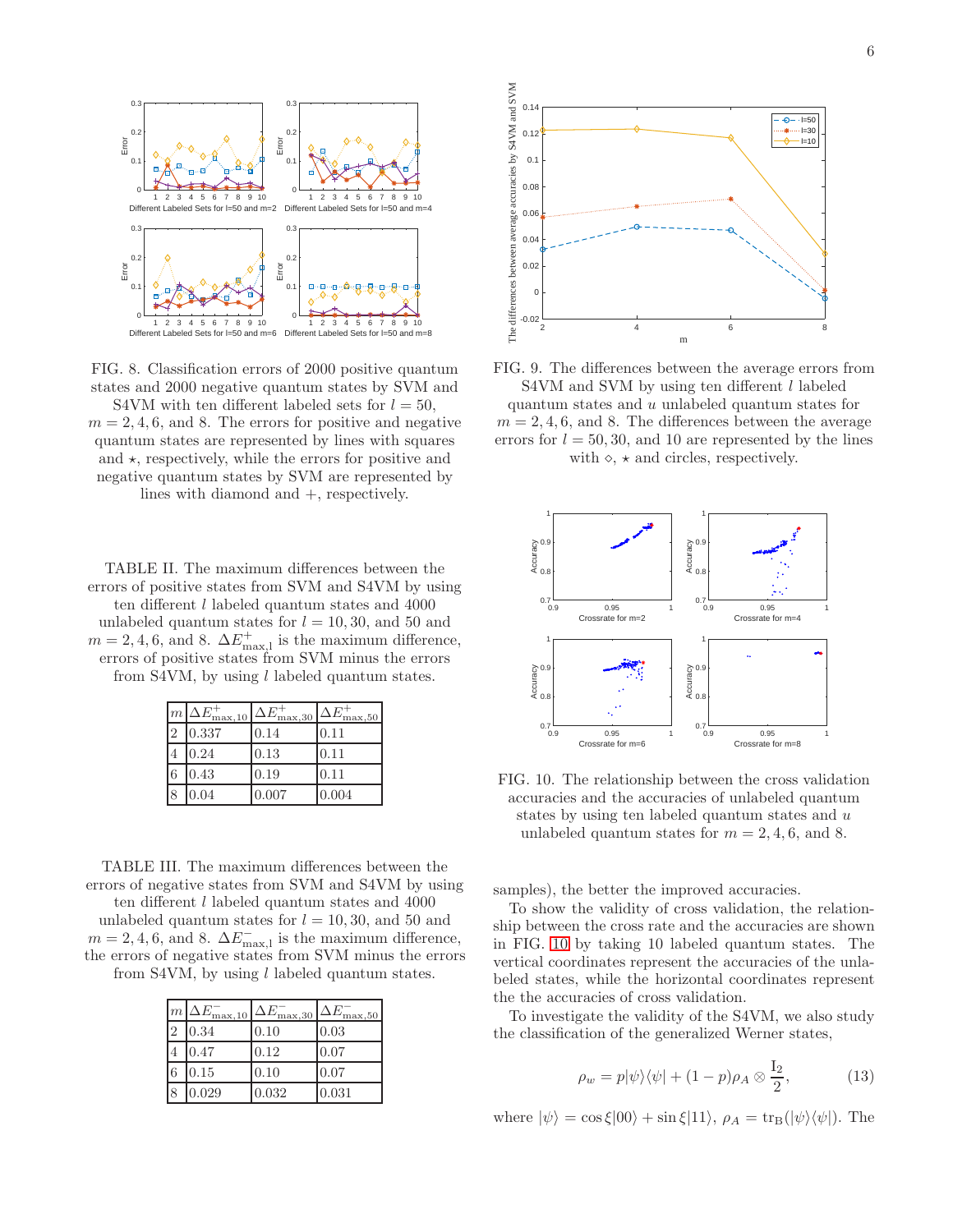<span id="page-6-11"></span>

FIG. 11. Classification errors of SVM and S4VM with ten different sets of l labeled quantum states for  $m = 4$ , and  $m = 8$ ,  $l = 30$ ,  $N_2 = 2500$ , and  $M = 1$ . The errors of SVM for  $l = 30$  are represented by line with  $\star$ , the errors of S4VM for  $l = 30$  are represented by line with square.

state is unsteerable from Alice to Bob if

$$
\cos^2 2\xi \ge \frac{2p-1}{(2-p)p^3}.\tag{14}
$$

Let the unlabeled set be of 2500 generalized Werner states from  $p = 0$  to  $p = 1$ . By using 30 random labeled quantum states, the classification errors of the unlabeled generalized Werner states for  $\psi = \frac{\pi}{8}$  by SVM and S4VM are shown in Fig. [11.](#page-6-11) Different from the above examples, we take  $M = 1$  here to show the performance of S4VM. It can be seen that the accuracies of the unlabeled quantum states can be improved to 0.95 or higher. The accuracies by S4VM are 0.15 higher than those by SVM in the best case when  $m = 4$  and  $m = 8$ . The average accuracies by S4VM are 0.969 and 0.979 for  $m = 4$  and  $m = 8$ , respectively, which are again 0.076 and 0.036 higher than those by SVM.

We only need a small portion of the labeled data to implement the semi-supervised learning algorithm, which can indeed save a lot of time. However, the algorithm S4VM may still cost much time since the global simulated annealing search, the sample strategy, and the grid search approach in S4VM cost time. Besides, the accuracies by S4VM cannot be improved significantly when the number of the labeled samples becomes larger, while the accuracies by SVM are greater than 0.95.

#### V. CONCLUSION

Semi-supervised SVMs can be used in the situation that the labeled samples are scarce or very difficult to obtain. We have implemented a special semi-supervised SVM-S4VM to detect the EPR steering with a small portion of labeled quantum states and a large portion of unlabeled quantum states. Compared with inductive SVM, the detection errors can be significantly decreased in most cases. Our approach makes a useful step to solve the quantum correlation detection problems based on the semi-supervised machine learning method, as it costs time to get enough labeled quantum states. This approach may be applied similarly to detect other quantum correlations such as quantum entanglement and bell non-locality. Our results may also highlight the applications of other more efficient semi-supervised machinelearning methods such as artificial neural networks to quantum correlation detections.

ACKNOWLEDGEMENTS This work is supported by the National Natural Science Foundation of China (NSFC) under Grant Nos. 11571313, 12071179, 12075159 and 12171044; Beijing Natural Science Foundation (Grant No. Z190005); Academy for Multidisciplinary Studies, Capital Normal University; the Academician Innovation Platform of Hainan Province; and Shenzhen Institute for Quantum Science and Engineering, Southern University of Science and Technology (No. SIQSE202001).

- <span id="page-6-0"></span>[1] H. M. Wiseman, S.J. Jones , A. C. Doherty, Steering, entanglement, nonlocality, and the Einstein-Podolsky-Rosen paradox. Phys. Rev. Lett., 98:140402(2007).
- <span id="page-6-1"></span>[2] E. Schrodinger, Discussion of probability relations between separated systems. Math. Proc. Camb. Philos. Soc. 31:555(1935).
- <span id="page-6-2"></span>[3] A. Einstein, B. Podolsky, N. Rosen, Can quantummechanical description of physical reality be considered complete? Phys. Rev. 47:777(1935).
- <span id="page-6-3"></span>[4] J. Bowles, T. Vertesi, M. T. Quintino, N. Brunner: Oneway Einstein-Podolsky-Rosen steering. Phys. Rev. Lett. 112, 200402 (2014).
- <span id="page-6-10"></span>[5] J. L. Chen, X. J. Ye, C. F. Wu, H. Y. Su, A. Cabello, L. C. Kwek, C. H. Oh, All-versus-nothing proof of Einstein-Podolsky-Rosen steering, Sci. Rep.3,2143(2013).
- <span id="page-6-4"></span>[6] J. Bowles, F. Hirsch, M. T. Quintino, N. Brunner: Sufficient criterion for guaranteeing that a two-qubit state is unsteerable. Phys. Rev. A 93, 022121 (2016).
- <span id="page-6-5"></span>[7] C. Branciard, E. G. Cavalcanti, S. P. Walborn, V. Scarani, and H. M. Wiseman, One-sided deviceindependent quantum key distribution: Security, feasibility, and the connection with steering, Phys. Rev. A 85, 010301(R)(2012).
- <span id="page-6-6"></span>[8] E. Passaro, D. Cavalcanti, P. Skrzypczyk, A. Acin, Optimal randomness certification in the quantum steering and prepare-and-measure scenarios, New J. Phys. 17,113010(2015).
- <span id="page-6-7"></span>[9] B. Coyle, M. J. Hoban, E. Kashefi, One-sided deviceindependent certification of unbounded random numbers, EPTCS 273, 14-26(2018)
- <span id="page-6-8"></span>[10] M. Piani, J. Watrous, Necessary and sufficient quantum information characterization of Einstein-Podolsky-Rosen steering, Phys. Rev. Lett. 114, 060404(2015).
- <span id="page-6-9"></span>[11] K. Sun, X.-J. Ye, Y. Xiao, X.-Y. Xu, Y.-C. Wu, J.-S. Xu, J.-L. Chen, C.-F. Li, and G.-C. Guo, Demonstration of Einstein-Podolsky-Rosen steering with enhanced sub-